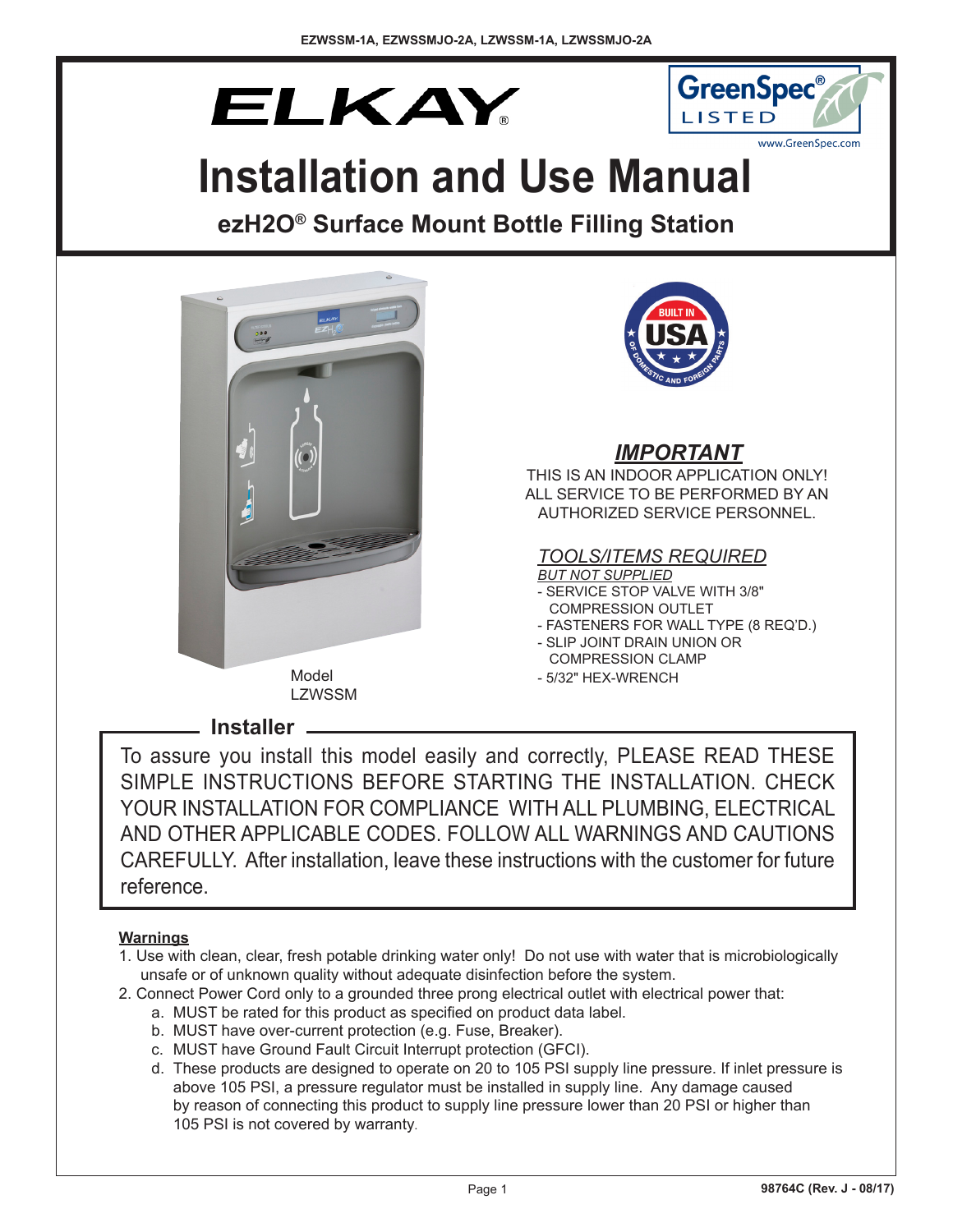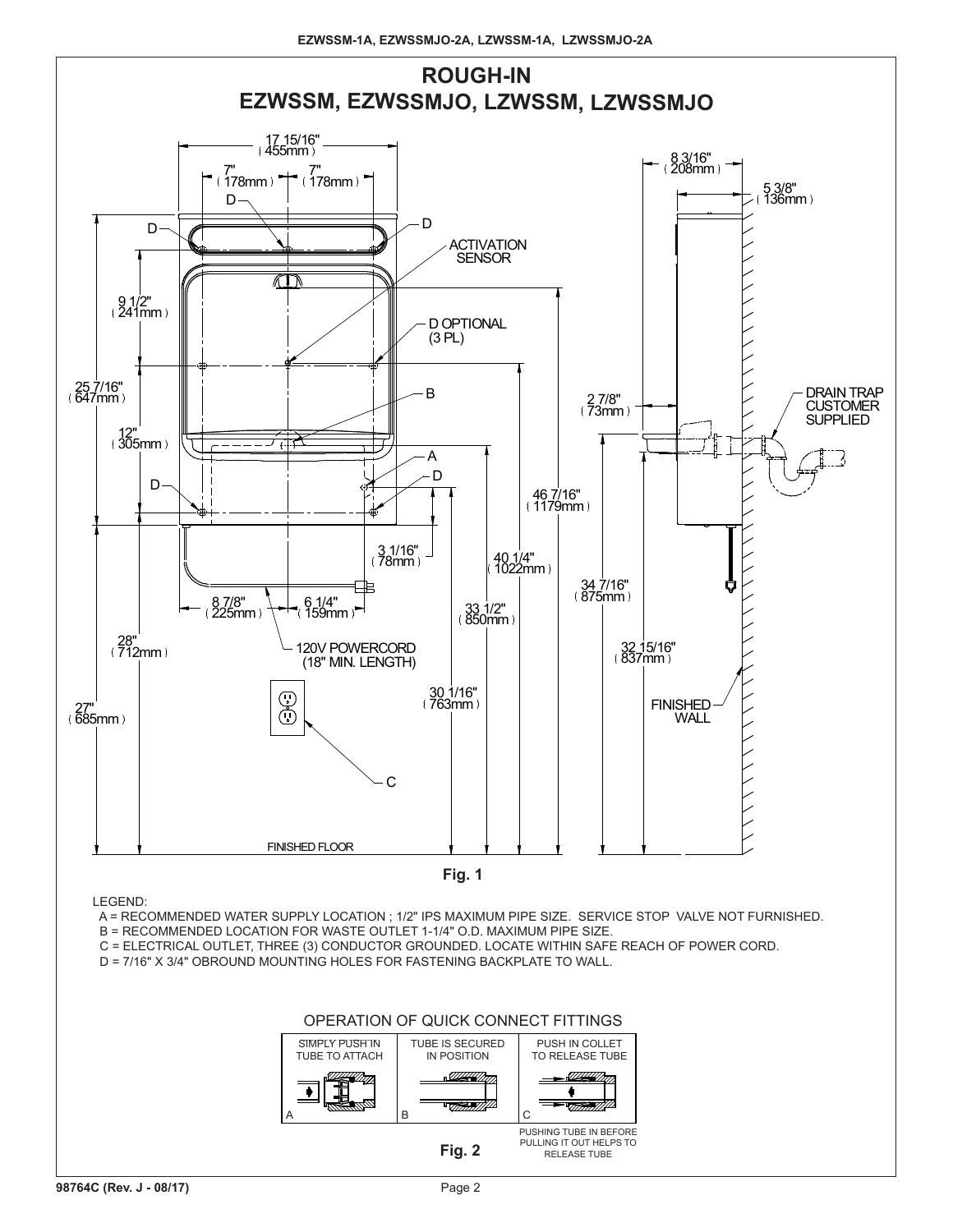## **INSTALLATION INSTRUCTIONS**

**Pre-Installation (reference Rough-In, Fig. 1, Page 2)**

- 1. **Ensure Wall is structurally sound** to bear the loads imparted by the ezH2O® Surface Mount Bottle Filling Station (On-Wall Bottle Filler). If necessary, install a Wall Support Carrier (not supplied).
- 2. **Ensure Water Supply Line** and Drain Line are sized and located as specified the Rough-in diagram.
- 3. **Ensure electrical Wall Outlet** is within reach of Power Cord and is live with electrical power. See Warnings.
- 4. **Test GFCI before proceeding:** Push Test button to ensure power cuts off. Then push Reset before operating.
- 5. **Attach Service Stop Valve** (not supplied) to Water Supply line orienting the 3/8"O.D. female compression outlet horizontally to the left. Purge water line and test for leakage. Correct any leakage.
- 6. **Ensure package** contains the following components:



#### **Wall Mounting (reference Rough-In, Fig. 1, Page 2)**

- 1. **Remove Bottom Cover from Bottle Filler** by removing two(2) screws from bottom of unit. Use a 5/32" hex wrench (not supplied). Remove and place aside new Filter Cartridge shipped inside Bottle Filler.
- 2. **Remove Back Panel from Bottle Filler** by removing two(2) screws from top of unit that secures the Top Cover.
- 3. **Fasten Back Panel** to structurally secure wall thru eight(8) 7/16" obround holes with fasteners appropriate for wall type. Locate Back Panel as specified in Rough-In. If necessary, attach to Wall Support Carrier (not supplied).
- 4. **Ensure Bottom Cover** is **not obstructed** by the roughed-in Water and Drain Lines. Test by sliding Bottom Cover up into Back Panel opening. If Bottom Cover is prevented from seating properly, reposition Water and/or Drain Lines slightly until the Bottom Cover fits easily.
- 5. **Before hanging the On-Wall Bottle Filler,** ensure the Insulated Waterline is routed inside of the Rear Cross Member. If outside the Cross Member, reposition to inside or else the unit cannot be installed properly.
- 6. **Hang the On-Wall Bottle Filler** onto the Back Panel, aligning three(3) tabs into three(3) slots on Rear Cross Member.
- 7. **Secure Bottle Filler to Back Panel** by replacing Top Cover on top of unit and fastening with two(2) supplied screws.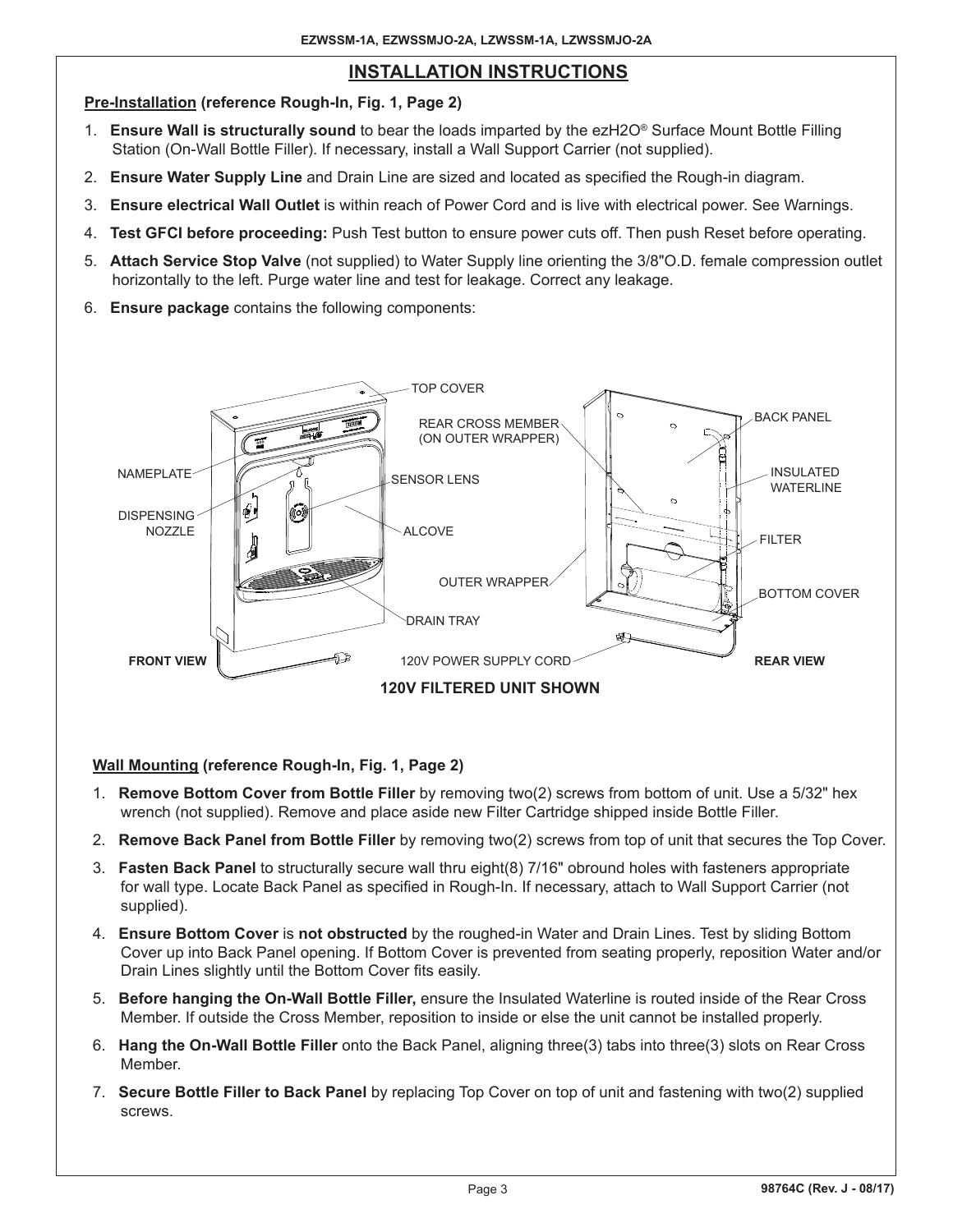#### **Plumbing Connections**

- Ensure lines and ports remain clean and free of contaminants during assembly.
- Purge each component if necessary.
- To ensure quick-connect connections seal properly, follow instructions per Figure 2, Page 2.

#### **Connect Plumbing Lines**

#### *1.* **Connect water supply line to unit:**

- *1.1. Filtered Units*: Connect the 3/8" O.D. copper tube (supplied factory attached on the Filter Head inlet port) to the 3/8" Compression end of Service Stop Valve.
- *1.2. Non-filtered Units*: Connect the 3/8"O.D. poly tube with Insulation to the 3/8" Compression end of Service Stop Valve.

#### *2.* **Connect water supply line from Filter:**

- *2.1. Filtered Units*: Connect the quick-connect Reducing Union Adapter Fitting, located at end of 3/8"O.D. poly tube with Insulation, to the  $\frac{1}{4}$ " O.D. poly tube (supplied factory attached on the Filter Head outlet port).
- *2.2. Non-filtered Units*: No connections necessary.
- 3. **Connect the 1-1/4"O.D. Drain Tray Outlet** to the in-wall Drain Line using a Slip Joint Drain Union or compression clamp (not supplied). Tighten all connections water tight.
- 4. **Install new Filter Cartridge** by removing its protective cap, inserting into Filter Head and rotating Filter Cartridge clockwise until it bottoms-out into Filter Head.
- 5. **Turn water supply on,** inspect for leaks and correct any leaks before continuing.

#### **Connect Electrical Power:**

- 1. **For 120V Models:** Plug Power Cord into wall outlet.
- 1.1. **For 220V Models:** Thread one end of Power Cord Plug through Bottom Cover and into Power inlet of Bottle Filler, then plug other end of power cord into wall outlet. (See Fig. 4, Page 7.)
- 2. **Confirm unit is on:**
- *2.1. Filtered Units*: Both the Filter Status Green LED and the Bottle Counter LCD on the Nameplate are illuminated.
- *2.2. Non-Filtered Units*: The Bottle Counter LCD on the Nameplate is illuminated.
- 3. **Ensure water dispenses:** Activate unit by placing cup, hand or an opaque object in front of Sensor Lens and water should flow. It is normal for the water stream to sputter with air when the unit is new or a new filter cartridge is installed.
- 4. **Ensure a steady water flow is obtained:** Activate unit per above and hold until all air entrapped in lines and filter is purged. Since unit only dispenses water for 20 seconds per activation, multiple activations may be required.
- 5. **Inspect for leaks** and if any found, unplug unit and correct before continuing.
- 6. **If setting up the Control Board for the first time,** go to Setting the Control Board (below) before continuing.
- 7. **For 220V Models:** Place Cable Clamp (supplied) on Power Cord (See Fig. 4, Page 7) allowing sufficient slack for installing and removing Bottom Cover with cord plugged in and secure Clamp with Screw (supplied).
- 8. **Place Bottom Cover in position** on underside of unit with long tab against wall and slide up into Back Panel opening. Secure with two supplied Allen head screws using a 5/32" hex-wrench (not supplied).
- 9. **For 120V Models:** For a clean appearance, gather and loop any extra Power Cord and secure to the underside of bottom Cover with supplied adhesive backed clip.

#### **Changing the Filter**

- 1. **Remove the Bottom Cover of the Bottle Filler** by removing the two (2) screws.
- 2. **Remove filter from head** by rotating filter counterclockwise.
- 3. **Remove new filter from carton,** remove protective cap; cap may be placed on an old filter to reduce the chance of the water spilling from filter housing.
- 4. **Attach filter to filter head** by firmly inserting into head and rotating filter clockwise.
- 5. **Activate sensor on Bottle Filler** until approximately 1 gallon of water is dispensed. This flushing procedure purges air and fine carbon particles from the filter.

#### **Instruction for Use**

- 1. **To activate water flow,** position mouth of water bottle or container under Dispensing Nozzle and in a continuous motion, swing and hold container in front of Sensor Lens. Hold until container is filled to level desired.
- 2. **To stop water flow,** pull container away from Sensor Lens.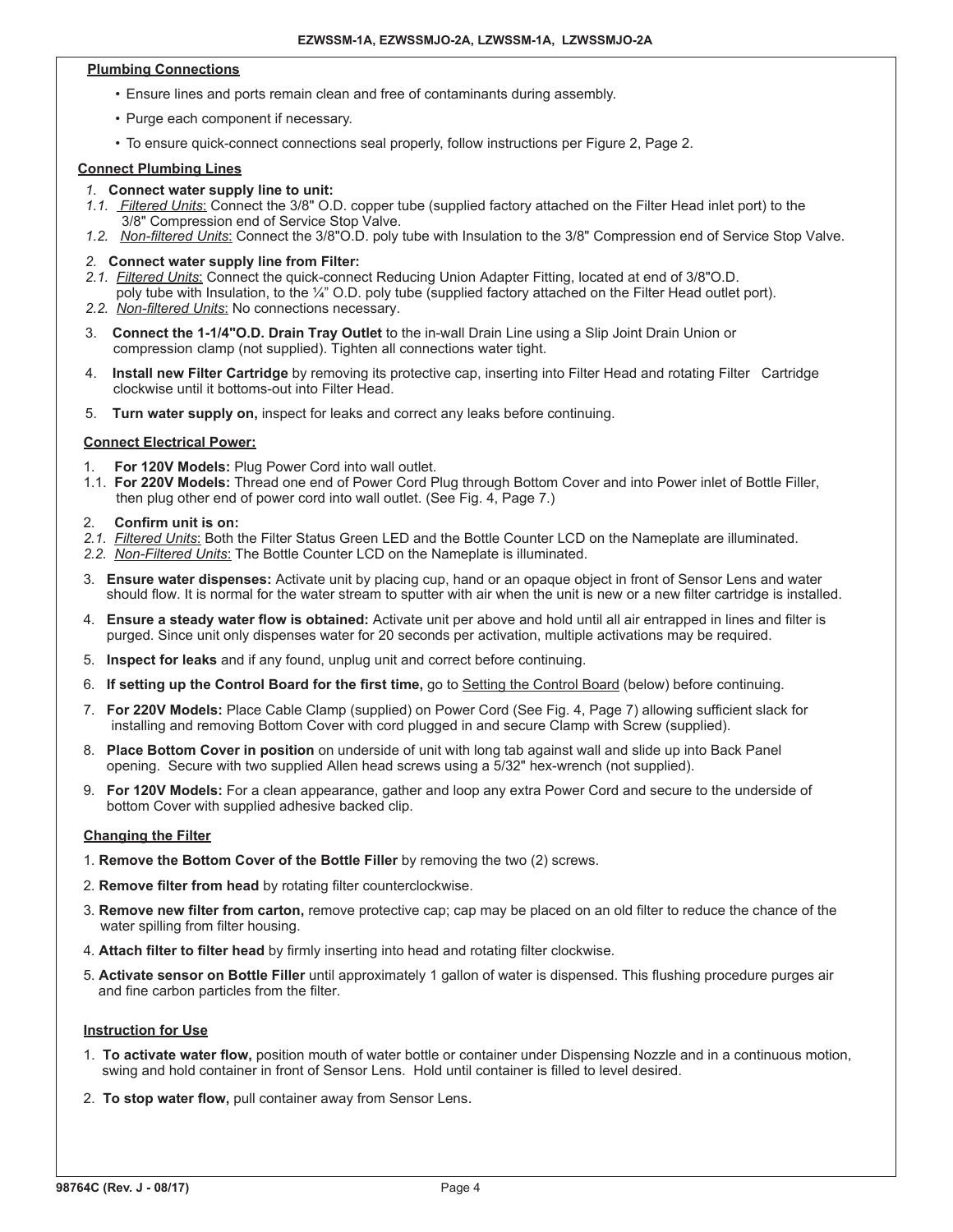#### **BF9 PROGRAM SETTING THE CONTROL BOARD**

#### **VERIFY CONTROL BOARD SOFTWARE**

- 1) To verify the software program of the control board the unit will need to be shut down and restarted. The chiller (if present) does not need to be shut down and restarted.
- 2) Shut down the unit by unplugging the power cord from the wall outlet.
- 3) Restart the unit by plugging the power cord back into the wall outlet.
- 4) Upon start up the bottle count display will show the software designation of BF9.

#### **ACCESSING THE PROGRAMING BUTTON**

- 1) To access the program button, remove the two (2) screws holding the Bottom Cover in place. Button is located within finger reach from the underside of the unit on the front right hand side.
- 2) When finished setting control board, reinstall Bottom Cover and secure with the same two (2) screws.

#### **RESET THE FILTER MONITOR**

- 1) Instructions apply to filtered units only.
- 2) Depress the program button for approximately 2 seconds until the display changes then release. The display will change and scroll through two messages: "RST FLTR" – Reset Filter Monitor

 "SETTINGS" – System Settings Sub Menu If the program button is not pushed again the display will scroll through the two messages above for three cycles and then default back to bottle count and be back in run mode.

- 3) When the display changes to "RST FLTR", depress the button again. The display will change to show "FLT =". Depress the button again and the display will show "FLTR =0"
- 4) The Green LED should be illuminated indicating that the visual filter monitor has been reset.
- 5) There are three (3) LED's that indicate the following:
	- **Green**: LED (Good) indicates that the filter is operating within 0% - 80% of its life.
		- **Yellow**: LED indicates that the filter is operating within 80% - 100% of its life.
		- **Red**: LED (Replace) indicates that the filter needs to be replaced since it has reached end of filter life.

#### **SETTING RANGE OF THE IR SENSOR**

- 1) Depress the program button for approximately 2 seconds until the display changes then release. The display will change and scroll through two messages: "RST FLTR" – Reset Filter Status LED "SETTINGS" – System Settings Sub Menu If the program button is not pushed again the display will scroll through the two messages above for three cycles and then default back to bottle count and be back in run mode.
- 2) When the display changes to "SETTINGS", depress the button again. The display will change to show "RNG SET"- Range set for IR sensor. "UNIT TYP" - Type of unit (REFRIG or NON-REFRIG) "RST BCNT" - Reset bottle count
- 3) When display shows "RNG SET" push program button once the display will show current value (can be  $1 - 10$ ) i.e. "RNG =  $3$ ".
- 4) Once display shows current value push the program button to scroll through value of 1 – 10. Select the desired range setting.
- 5) Once range is selected allow approximately 4 seconds to pass and then the display will go back to bottle counter and be in run mode.
- 6) Test bottle filler by placing bottle or hand in front of sensor to make sure water is dispensed.

#### **SETTING UNIT TYPE**

- 1) Depress the program button for approximately 2 seconds until the display changes then release. The display will change and scroll through two messages: "RST FLTR" – Reset Filter Status LED "SETTINGS" – System Settings Sub Menu If the program button is not pushed again the display will scroll through the two messages above for three cycles and then default back to bottle count and be back in run mode.
- 2) When the display changes to "SETTINGS", depress the button again. The display will change to show "RNG SET"- Range set for IR sensor. "UNIT TYP" - Type of unit (REFRIG or NON-REFRIG) "RST BCNT" - Reset bottle count
- 3) When display shows "UNIT TYP" push program button once, the display will show current value Can be REFRIG or NON-REFRIG
- 4) Push button once to change value. Once value is selected the display will show the new value. (Can be REFRIG or NON-REFRIG) "REFRIG" - stands for refrigerated product. In this setting the flow rate is estimated at 1.0 gallon per minute. "NON-REFRIG" - stands for non-refrigerated product. In this setting the flow rate is estimated at 1.5 gallons per minute.
- 5) Allow approximately 4 seconds to pass and the display will return to bottle counter and be in run mode.

#### **RESETTING BOTTLE COUNT**

- 1) Depress the program button for approximately 2 seconds until the display changes then release. The display will change and scroll through two messages: "RST FLTR" – Reset Filter Status LED "SETTINGS" – System Settings Sub Menu If the program button is not pushed again the display will scroll through the two messages above for three cycles and then default back to bottle count and be back in run mode.
- 2) When the display changes to "SETTINGS", depress the button again. The display will change to show "RNG SET"- Range set for IR sensor. "UNIT TYP" - Type of unit (REFRIG or NON-REFRIG) "RST BCNT" - Reset bottle count If the button is not pushed again the display will scroll through the three messages above for three cycles and return to run mode.
- 3) When display shows "RST BCNT" push program button once the display will show current value e.g. "00033183".
- 4) Once display shows current value push the program button once more to reset back to 0. The display will show BTLCT = 0 for approximately 2 seconds and then return to run mode showing 00000000 bottles.
- 5) Testing the bottle counter: REFRIG units: Place bottle or hand in front of sensor for approximately 9 seconds to see bottle counter count 00000001. NOTE: Bottle count is approximate and is dependent on water pressure and flow through the filter. NON-REFRIG units: Place bottle or hand in front of sensor for approximately 6 seconds to see bottle counter count 00000001. NOTE: Bottle count is approximate and is dependent on water pressure and flow restrictions.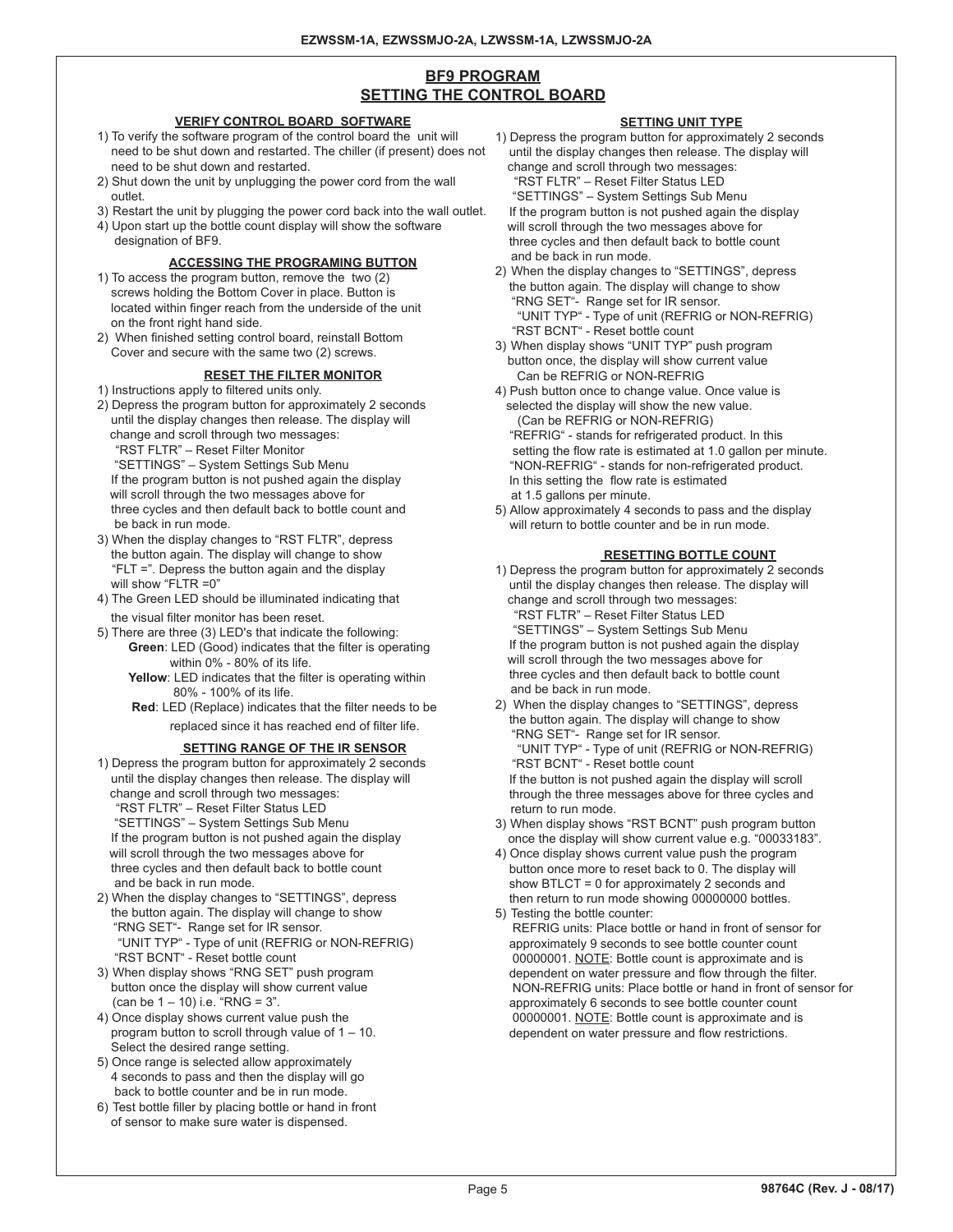### **BF11 - BF12 PROGRAM SETTING THE CONTROL BOARD**

#### **VERIFY CONTROL BOARD SOFTWARE**

- 1) To verify the software program of the control board the unit will need to be shut down and restarted. The chiller (if present) does not need to be shut down and restarted.
- 2) The units lower panel must be open to access the power cord and wall outlet.
- 3) Shut down the unit by unplugging the power cord from the wall outlet.
- 4) Restart the unit by plugging the power cord back into the wall outlet.
- 5) Upon start up, the bottle count display will show the software designation of BF11 or BF12.

#### **ACCESSING THE PROGRAMMING BUTTON**

1) To access the program button, remove the top cover of the bottle- filler. Remove the two (2) screws holding top cover to bottle-filler with a 5/32" allen wrench. Remove top cover. Do not discard programming operations are completed. The programming button is located at the top right side of the unit on the control board. **NOTE: When applicable, there is also an alternate reset button 1)** Depress the program button for approximately 2 seconds until the **located on the lower part of the water cooler. After removing the bottom cover, the reset button will be located on the left side of the cooler, mounted on the side panel support.**

#### **RESET THE FILTER MONITOR**

- 1) Instructions apply to filtered units only.
- 2) Depress the program button for approximately 2 seconds until the display changes then release. The display will change and scroll through two messages:
	- "RST FLTR" Reset Filter Monitor

"SETTINGS" – System Settings Sub Menu

 If the program button is not pushed again the display will scroll through the two messages above for three cycles and then default back to bottle count and be back in run mode.

- 3) When the display changes to "RST FLTR", depress the button again. The display will change to show "FLTR =". Depress the button again and the display will show "FLTR =0"
- 4) The Green LED should be illuminated indicating that the visual filter monitor has been reset.

#### **SETTING RANGE OF THE IR SENSOR WHERE APPLICABLE**

- 1) Depress the program button for approximately 2 seconds until the display changes then release. The display will change and scroll through two messages:
	- "RST FLTR" Reset Filter Status LED
	- "SETTINGS" System Settings Sub Menu
	- If the program button is not pushed again the display will scroll through the two messages above for three cycles and then default back to bottle count and be back in run mode.
- 2) When the display changes to "SETTINGS", depress the button
	- again. The display will change to show
	- "RNG SET" Range set for IR sensor.
	- "UNIT TYP" Type of unit (REFRIG or NON-RFRG)
	- "FLT SIZE" Select filter capacity
	- "RST BCNT" Reset bottle count
- 3) When display shows "RNG SET" push program button once the display will show current value (can be  $1 - 10$ ) e.g. "RNG = 3".
- 4) Once display shows current value push the program button to scroll through value of  $1 - 10$ . Select the desired range setting, "1" being closest to sensor and "10" being farthest away.
- then the display will go back to bottle counter and be in run mode.
- 6) Test bottle filler by placing bottle or hand in front of sensor to make sure water is dispensed.

#### **SETTING UNIT TYPE**

- 1) Depress the program button for approximately 2 seconds until the display changes then release. The display will change and scroll through two messages:
	- "RST FLTR" Reset Filter Status LED
	- "SETTINGS" System Settings Sub Menu

 If the program button is not pushed again the display will scroll through the two messages above for three cycles and then default back to bottle count and be back in run mode.

- 2) When the display changes to "SETTINGS", depress the button again. The display will change to show
	- "RNG SET" Range set for IR sensor.
	- "UNIT TYP" Type of unit (REFRIG or NON-RFRG)
	- "FLT SIZE" Select filter capacity
	- "RST BCNT" Reset bottle count
- 3) When display shows "UNIT TYPE" push program button once the display will show current value. Can be REFRIG or NON-RFRG
- 4) Push button once to change value. Once value is selected the display will show the new value. (Can be REFRIG or NON-RFRG) "REFRIG" - stands for refrigerated product. In this setting the flow rate is estimated at 1.0 gallon per minute.
- "NON-RFRG" stands for nonrefrigerated product. In this setting the flow rate is estimated at 1.5 gallons per minute. Both "REFRIG" and "NON-RFRG" simulate 1 bottle equal to 20 oz.
- mounting screws, they will be needed to reinstall the top cove after 5) Allow approximately 4 seconds to pass and the display will return to bottle counter and be in run mode.

#### **RESETTING BOTTLE COUNT**

 display changes then release. The display will change and scroll through two messages:

- "RST FLTR" Reset Filter Status LED
- "SETTINGS" System Settings Sub Menu
- If the program button is not pushed again the display will scroll through the two messages above for three cycles and then default back to bottle count and be back in run mode.
- 2) When the display changes to "SETTINGS", depress the button again. The display will change to show:
	- "RNG SET"- Range set for IR sensor.
	- "UNIT TYP" Type of unit (REFRIG or NON-RFRG)
	- "FLT SIZE" Select filter capacity
	- "RST BCNT" Reset bottle count
	- If the button is not pushed again the display will scroll through the four messages above for three cycles and return to run mode.
- 3) When display shows "RST BCNT" push program button once the display will show current value, e.g. "0033183".
- 4) Once display shows current value push the program button once more to reset back to 0. The display will show BTLCT = 0 for approximately 2 seconds and then return to run mode showing 00000000 bottles. **NOTE: Once the bottle count is reset to zero there is no way to return to the previous bottle count.**
- 5) Testing the bottle counter:

 REFRIG units: Place bottle or hand in front of sensor for approximately 9 seconds to see bottle counter count 00000001,

- (This is based on filling a 20 oz. bottle).
- NON-RFRG units: Place bottle or hand in front of sensor for
- approximately 6 seconds to see bottle counter count 00000001, (This is based on filling a 20 oz bottle).

#### **SETTING FILTER CAPACITY**

1) Depress the program button for approximately 2 seconds until the display changes then release. The display will change and scroll through two messages:

- "RST FLTR" Reset Filter Status LED
- "SETTINGS" System Settings Sub Menu

 If the program button is not pushed again the display will scroll through the two messages above for three cycles and then default back to bottle count and be back in run mode.

5) Once range is selected allow approximately 4 seconds to pass and 2) When the display changes to "SETTINGS", depress the button again.

The display will change to show:

- "RNG SET"- Range set for IR sensor.
- "UNIT TYP" Type of unit (REFRIG or NON-RFRG)
- "FLT SIZE" Select filter capacity
- "RST BCNT" Reset bottle count

 If the button is not pushed again the display will scroll through the four messages above for three cycles and return to run mode.

- 3) When display shows "FLT SIZE" push program button once. The display will show current value. Can be 3000GAL or 6000GAL.
- 4) Push program button again to display the desired "FLT SIZE".
- 5) Allow approximately 4 seconds to pass and the display will return to bottle counter and be in run mode.